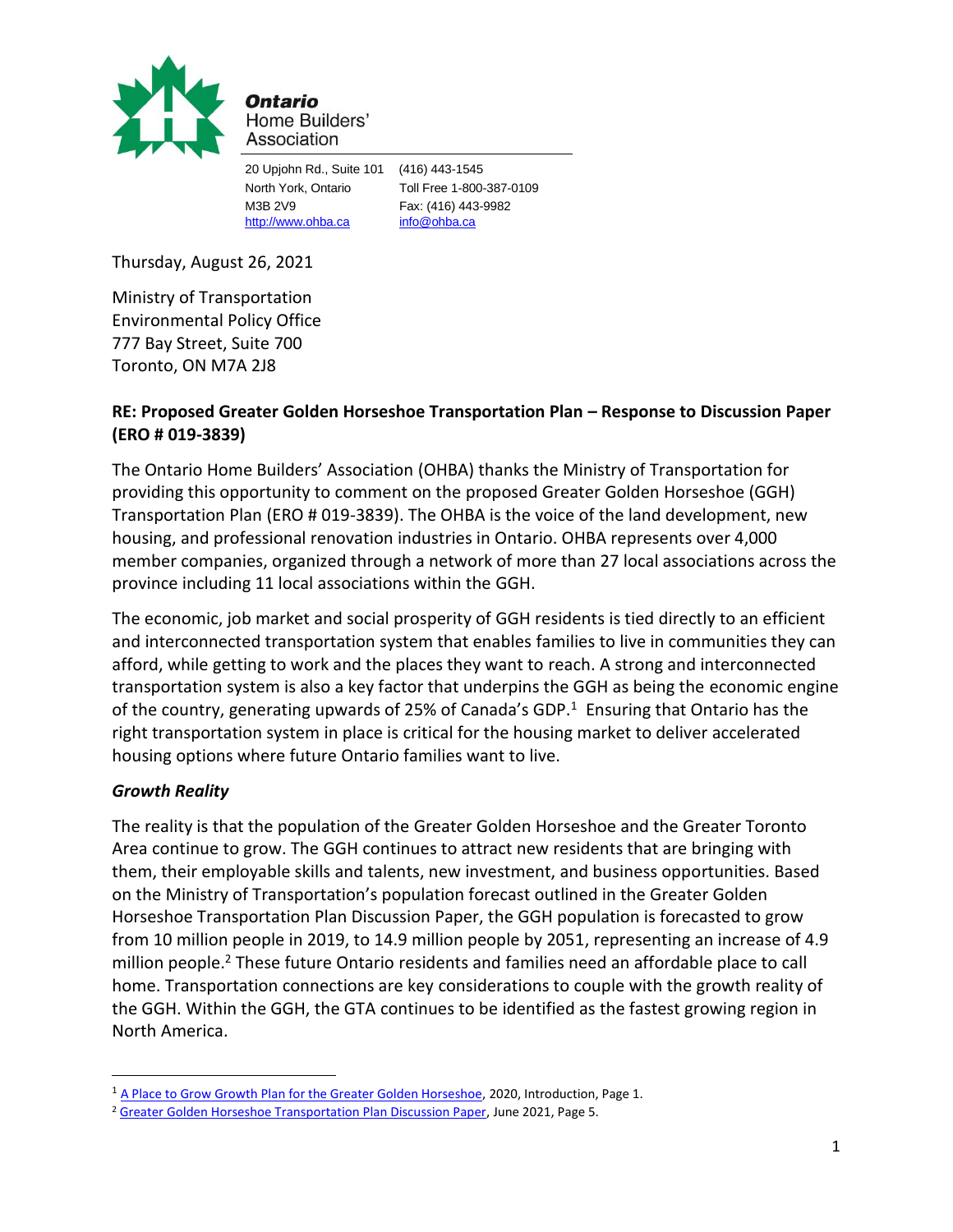

Ontario Home Builders' Association

[http://www.ohba.ca](http://www.ohba.ca/) [info@ohba.ca](mailto:info@ohba.ca)

20 Upjohn Rd., Suite 101 (416) 443-1545 North York, Ontario Toll Free 1-800-387-0109 M3B 2V9 Fax: (416) 443-9982

Ontario's population growth as a trajectory has accelerated over the past 5 years, further amplifying economic activity and immediate housing needs. Fundamentally, housing supply is a critical part of maintaining and growing the GGH and GTA economic engines. With trends toward remote work, housing demand is being driven outside of the GTA into broader portions of the GGH, where smaller municipalities are seeing a significant jump in housing demand and municipal desires for growth to address that demand. Added to this context are calls for the Federal Government's new intent to attract 1.2 million new immigrants to Canada over the next 3 years, with 60 per cent coming through the economic immigration pathway.<sup>3</sup> In the past, the majority of those new immigrants make their home in the GTA, adding to the economic expansion and opportunities in the GGH.

As noted in the discussion paper, getting ahead of rapid growth is critical to ensuring Ontario's economy and families can prosper. However, it is essential that we underscore the growth and immigration trends, combined with new home-workplace dynamics which will add to the already immense demand for new housing across the GGH in communities of all sizes.

# *Transit-Oriented and Sustainable Communities & Other Priorities*

Transit-Oriented Communities (TOC) are a pivotal part of the transportation solution to help address housing supply. Placing density directly attached to or by major transportation nodes/hubs provides direct connections to those who are transportation dependent while unlocking new economic opportunities along existing transportation corridors. OHBA has long been a strong supporter of Transit-Oriented Communities across the GGH. Our membership supports the provincial Growth Plan and its policies including density targets in Urban Growth Centres and Major Transit Station Areas (MTSAs) that encourage and facilitate the construction of Transit Oriented Communities. We support coordinated infrastructure investment towards strategic projects based on clearly defined priorities including the creation of vibrant, mixed use, transit-oriented communities. The expansion of "core" infrastructure (roads, transit, water, and wastewater) in support of delivering much-needed housing supply to a growing population should be a key priority for the provincial government.

OHBA has previously written in support of key legislation that has enabled the accelerated delivery of TOC and other transportation infrastructure including Bill 171, *[Building Transit](https://www.ohba.ca/wp-content/uploads/2020/07/ohba-bild-bill-171-building-transit-faster-act-submission-june-2020.pdf)  [Faster Act, 2020](https://www.ohba.ca/wp-content/uploads/2020/07/ohba-bild-bill-171-building-transit-faster-act-submission-june-2020.pdf)* and Bill 222*[, Ontario Rebuilding and Recovery Act, 2020.](https://www.ohba.ca/ohba-submission-bill-222-ontario-rebuilding-and-recovery-act-2020/)* OHBA has also been encouraged by the significant investments in transportation-related infrastructure that the provincial government has already committed to and which the will accelerate the construction of priority transit projects. In locations along the priority transit lines that would benefit from

<sup>&</sup>lt;sup>3</sup> [Government of Canada announces plan to support economic recovery](https://www.canada.ca/en/immigration-refugees-citizenship/news/2020/10/government-of-canada-announces-plan-to-support-economic-recovery-through-immigration.html) through immigration, Government of Canada, October 30, 2020.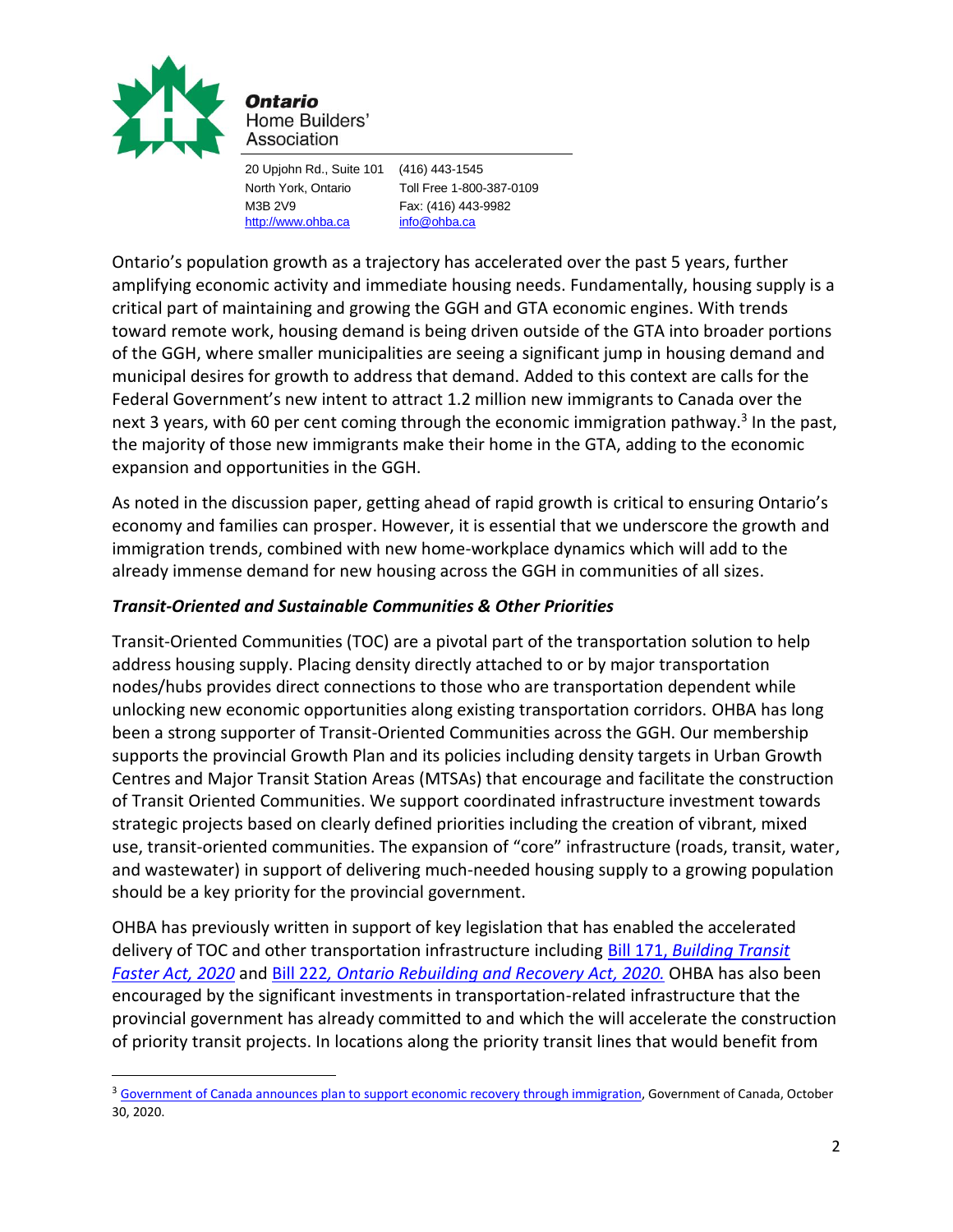

Home Builders' Association

20 Upjohn Rd., Suite 101 (416) 443-1545 North York, Ontario Toll Free 1-800-387-0109 M3B 2V9 Fax: (416) 443-9982 [http://www.ohba.ca](http://www.ohba.ca/) [info@ohba.ca](mailto:info@ohba.ca)

more intensification, it is entirely appropriate to pre-zone for high-density housing supply and mixed-use / employment in these areas.

It is also important that the province enforce Section 26(9) of the Planning Act so that zoning bylaws are updated to truly conform to Official Plans where there is a clear provincial interest. For any higher order transit corridors that receive provincial funding for construction (including, but not limited to the four priority transit lines under Bill 171 and the Hamilton LRT) the provincial government should consider speeding up the planning process through Ministerial Zoning Orders in MTSAs and Urban Growth Centres in order to maximize the investment opportunity, accelerating the process as part of the economic recovery and supporting new Transit Oriented Communities. As part of the provincial Transit Oriented Communities strategy, and especially along the priority transit lines mentioned, OHBA has a number of additional recommendations:

- The provincial government should support all existing Urban Growth Centres and MTSAs.
- The provincial government should eliminate minimum parking standards on transit corridors and in MTSAs to support new housing supply and enhance housing affordability, while also setting a clear provincial 'transit first' directive rather than continuing to require an over-supply of automobile parking.

As an initial step, the provincial government should pilot the elimination of minimum parking standards to stimulate additional investment in new housing supply along the priority transit corridors identified above.

## *GGH Transportation Plan – Infrastructure Proposals*

The discussion paper presents a vision for mobility in 2051. *Maps 1, 2 and 3* of the plan focus on Transit, Congested Roads, and Goods Movement respectively. Comments pertinent to the development industry are provided below. OHBA is in general agreement with the initiatives presented for transit, road congestion, and goods movement enhancements.

*Map 1* identifies existing, committed, and possible rail and regional transit initiatives (including higher order transit) to get people moving on a connected transit system. The transit system proposed would eventually service Waterloo Region to Northumberland County, Niagara to Hamilton, Hamilton to Toronto, and Toronto to Barrie. Other initiatives include higher order transit focussed on the GGH from Burlington to Oshawa, LRT's including Hamilton, connection enhancements to Pearson Airport, and better service to the region's employment areas.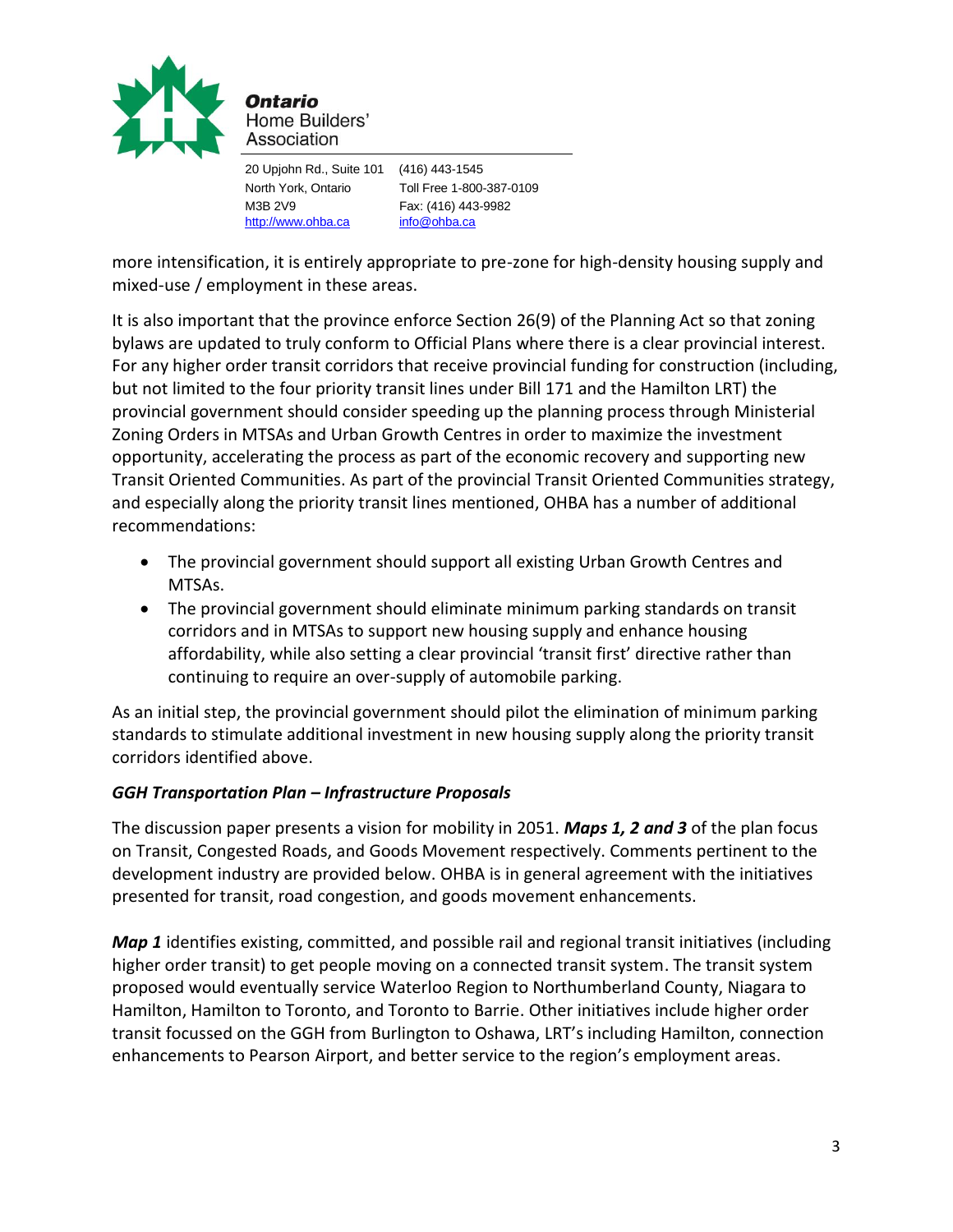

Home Builders' Association

[http://www.ohba.ca](http://www.ohba.ca/) [info@ohba.ca](mailto:info@ohba.ca)

20 Upjohn Rd., Suite 101 (416) 443-1545 North York, Ontario Toll Free 1-800-387-0109 M3B 2V9 Fax: (416) 443-9982

We recognize that the plan is ambitious but is required to service the population areas and to accommodate housing demand. It will be important to identify the capital costs, budget commitments, and timings of the rail and transit enhancements identified in the transportation plan as soon as possible.

OHBA feels that these important aspects require further discussion with various stakeholders including the development industry before the transportation plan is approved in order to determine among other things phasing of the initiatives.

*Map 2* identifies committed road widenings, new capacity expansions, and new planned and conceptual corridors to enhance capacity and performance on congested roads. Project deliverables include various stages of planning and design work such as the GTA West Corridor, Bradford Bypass, Cambridge-Brantford connection, and twinning of the Garden City Skyway in Niagara Region. Expansions to the existing highway network would include the Highway 401 central section and connections to the outer ring on Highways 400, 401, 403 and the QEW. These infrastructure improvements are all needed to accommodate the housing supply requirements and population needs within the GGH and beyond.

OHBA feels that these enhancements will require further discussion and scrutiny with Ministry staff to deal with costing, budget allocations, phasing, and timing. There is a direct relationship here regarding the timing of infrastructure projects relative to the housing supply initiatives of our industry.

*Map 3* addresses planning for and managing the movement of freight and connected corridors to efficiently move goods across the region. The initiatives would take advantage of the road and rail networks presented. The implementation of goods movement enhancements is dependent on the road and rail initiatives shown on *Maps 1 and 2*. Goods movements significantly contribute to congestion on the road network and need to be monitored from a performance perspective.

OHBA feels strongly that goods movement at off-peak hours needs to be considered and addressed in conjunction with the areas that require focus and attention regarding congested roads.

## *GGH Transportation Plan – Planned Actions and Actions Underway*

The MTO discussion paper presents seven interconnected short-term goals and indicates those planned actions and those underway for each. Those initiatives that are most relevant to the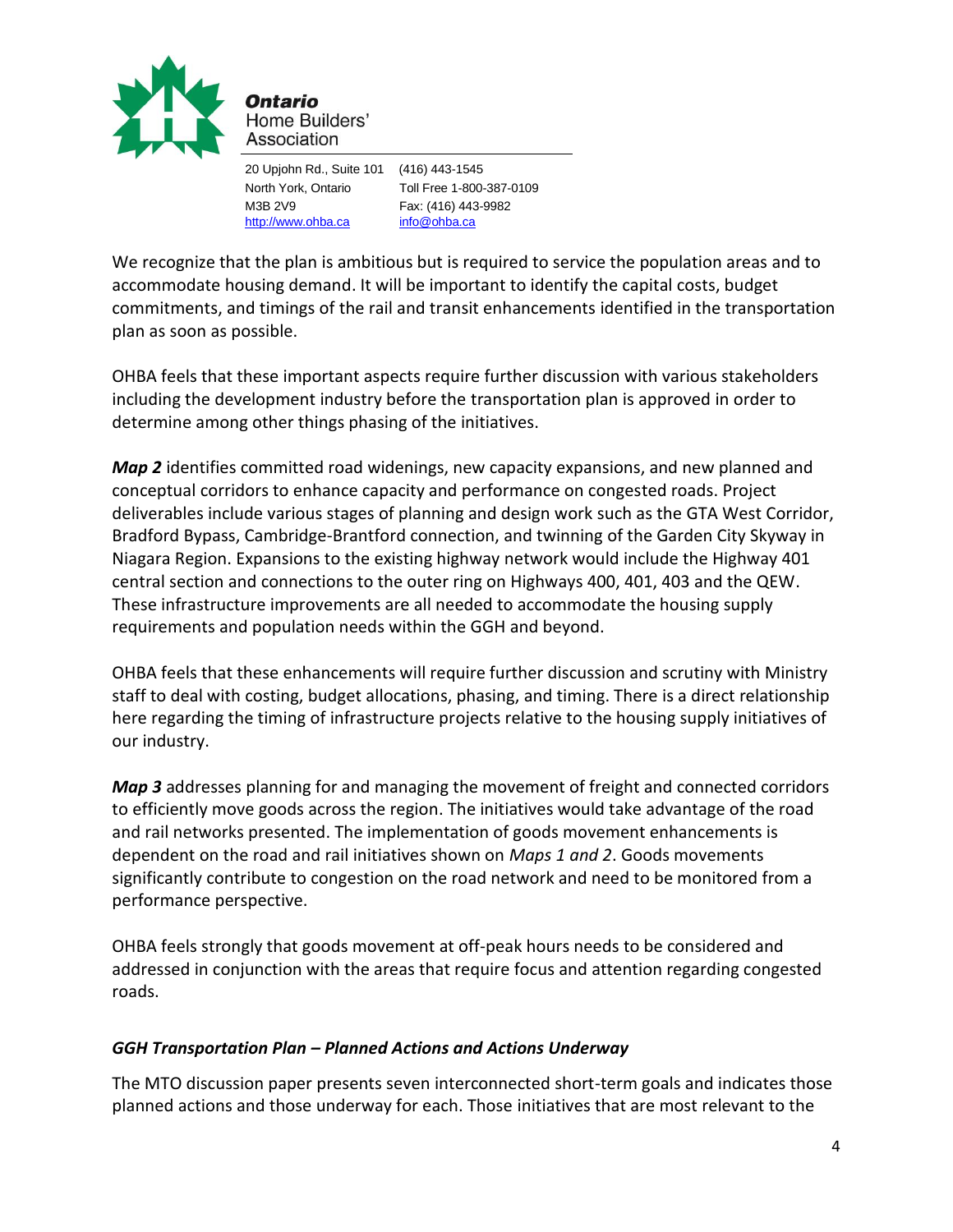

20 Upjohn Rd., Suite 101 (416) 443-1545 North York, Ontario Toll Free 1-800-387-0109 M3B 2V9 Fax: (416) 443-9982 [http://www.ohba.ca](http://www.ohba.ca/) [info@ohba.ca](mailto:info@ohba.ca)

development industry are highlighted as follows. As such, the implementation of same is of high priority.

## *Goal 1 – Improve Transit Connectivity*

Key actions that should be implemented immediately.

- Building new transit routes and stations in highly urban areas
- Working to provide two-way, all-day service every 15 minutes over core segments of the GO Transit rail network
- Working with Metrolinx and local transit agencies to improve service integrations and streamline fare structures in the GGH

OHBA feels that these actions will increase transit ridership with the hope of reducing congestion on the road network.

## *Goal 2 – Relieve Congestion*

Key actions that should be implemented immediately.

- Expanding our highways and continuing to build out the managed lanes network
- Implementing bus bypass lanes on Highways 8 and 401 in the Region of Waterloo
- Completing route planning, preliminary design, and environmental assessment work for the GTA West Highway and Transit Corridor
- Advancing engineering and environmental assessment work for the Bradford Bypass (new four-lane controlled access freeway)

OHBA feels that the implementation of infrastructure projects such as these in conjunction with the development of transit-oriented communities will assist in reducing traffic congestion on the road network. The actions will also work towards enhancing sustainable initiatives within areas of housing development.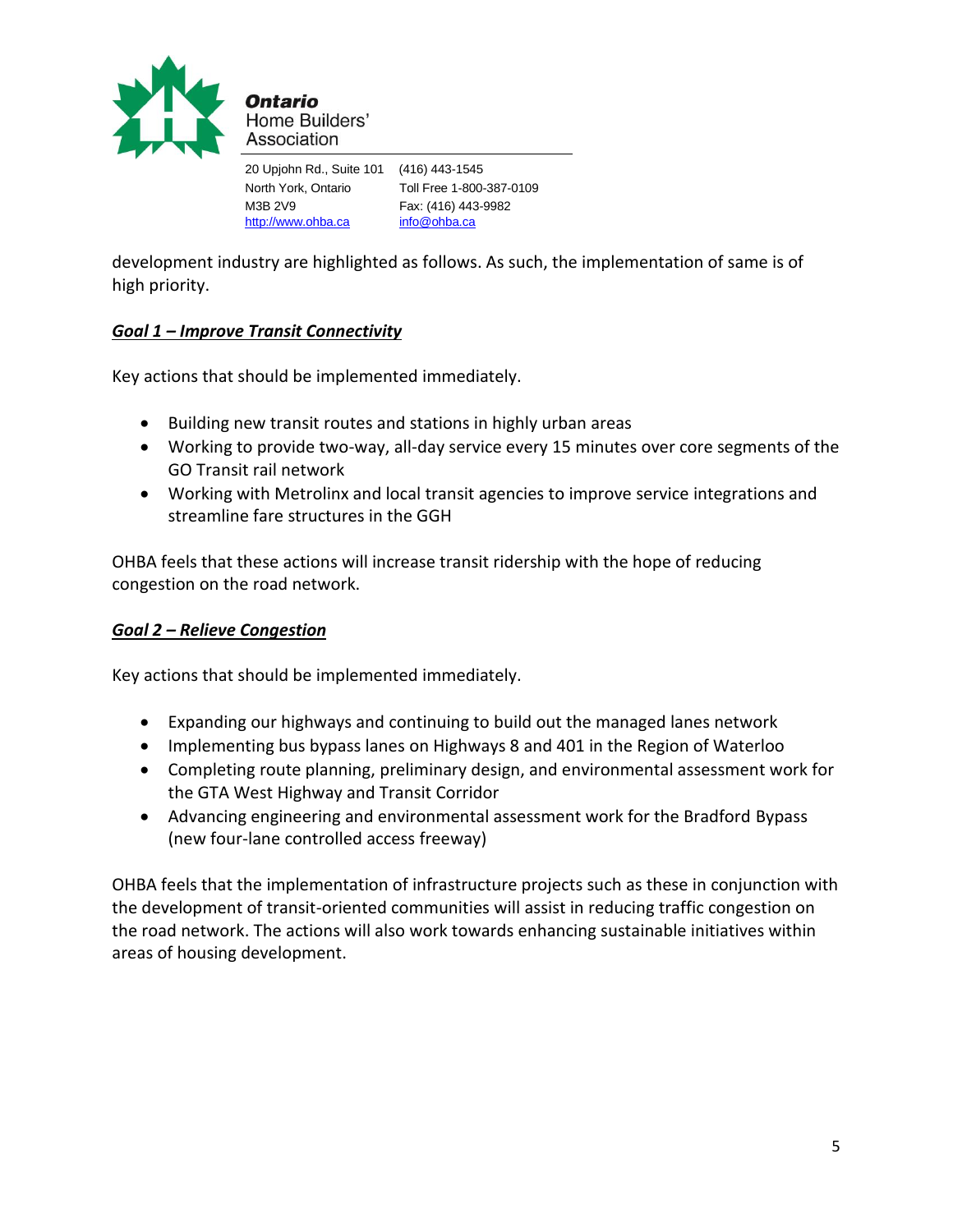

| 20 Upjohn Rd., Suite 101 | (416) 443-1545           |
|--------------------------|--------------------------|
| North York, Ontario      | Toll Free 1-800-387-0109 |
| M3B 2V9                  | Fax: (416) 443-9982      |
| http://www.ohba.ca       | info@ohba.ca             |

## *Goal 3 – Give Users More Choice*

Key actions that should be implemented immediately.

- Supporting community transportation in areas of the province that are unserved or underserviced by transit services
- Opening-up the intercommunity bus sector to improve transportation options, support economic recovery, and reduce red tape for business

OHBA feels that improving access to and expanding options to make it easier to travel without an automobile are important on a go forward basis to reduce congestion on our road network and to assist in developing sustainable residential communities.

#### *Goal 4 – Keep Goods Moving*

Key actions that should be implemented immediately.

- Plan for and protect the capacity of the routes, corridors and facilities identified in the Strategic Goods Movement Network (coordinate freight planning and freight-supportive infrastructure across the region)
- Work with partners to encourage the use of Off-Peak Delivery (OPD) in municipalities across the province

OHBA feels that the initiatives related to the benefits of OPD are urgently needed and should be implemented immediately to reduce congestion on the road network that serves our residential communities.

#### *Goal 5 – Safe and Inclusive*

Key actions that should be implemented immediately.

- Improve user safety and security in the transportation system
- Develop and conduct coordinated emergency response plans
- Develop a framework for transportation access and inclusion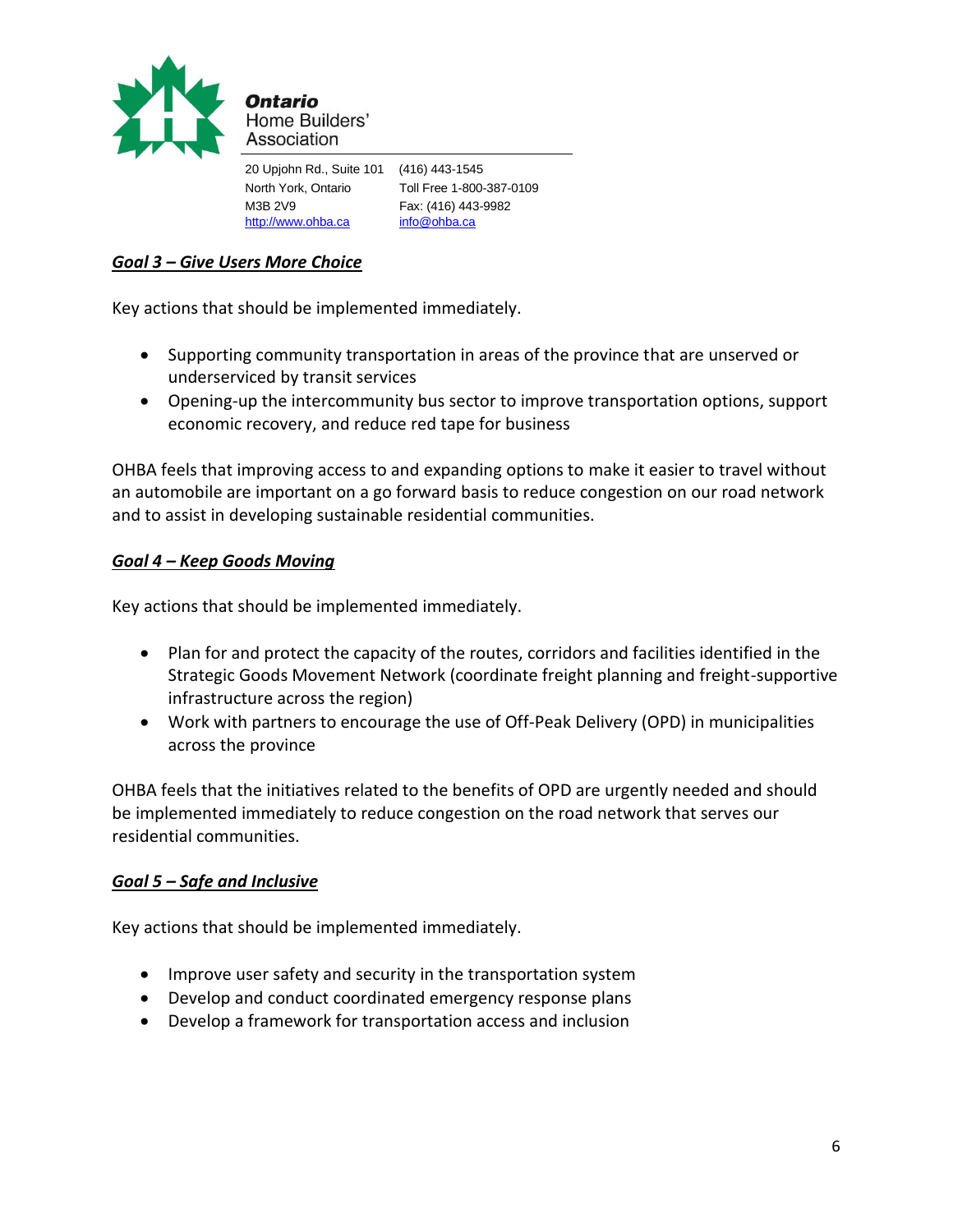

20 Upjohn Rd., Suite 101 (416) 443-1545 North York, Ontario Toll Free 1-800-387-0109 M3B 2V9 Fax: (416) 443-9982 [http://www.ohba.ca](http://www.ohba.ca/) [info@ohba.ca](mailto:info@ohba.ca)

OHBA feels that safety needs to be always front of mind and of high priority, and initiatives for our road network, transit system, and goods movement in this regard need to be implemented immediately.

## *Goal 6 – Future Ready*

Key actions that should be implemented immediately.

- Reduce the impacts of transportation emissions on the environment and climate change
- Support the adoption of low and zero-carbon modes including the adoption of electric and hydrogen-powered cars, trucks, and transit vehicles
- Develop a strategy for low and zero-carbon charging and fuelling stations
- Explore technological and regulatory measures to reduce emissions in higher polluting vehicles
- Raise awareness of the benefits and opportunities associated with low and zero-carbon transportation options
- Become a North American hub for the next generation of electric vehicles
- Explore the creation of an innovation corridor

OHBA strongly feels that these actions are critical to address impacts on climate change by reducing the transportation sector's greenhouse gas emissions and therefore need to be accelerated immediately. The creation of an innovation corridor between the GTA and Region of Waterloo will be important to the recovery of the Ontario economy and to the economic welfare of the region. OHBA is of the position that the development of such a corridor will enhance the province's position as the North American leader in technological innovation.

## *Goal 7 – Connections Beyond the GGH*

Key actions that should be implemented immediately.

- Advance highway rehabilitation projects in tourism areas such as the District of Muskoka and County of Haliburton
- Enhance connections within the Georgian Bay area, between the GGH and SW Ontario, and Craigleith area to better support tourism and local mobility
- Advance planning and design work for the re-introduction of passenger rail service connecting Toronto and the GTA with Northeastern Ontario